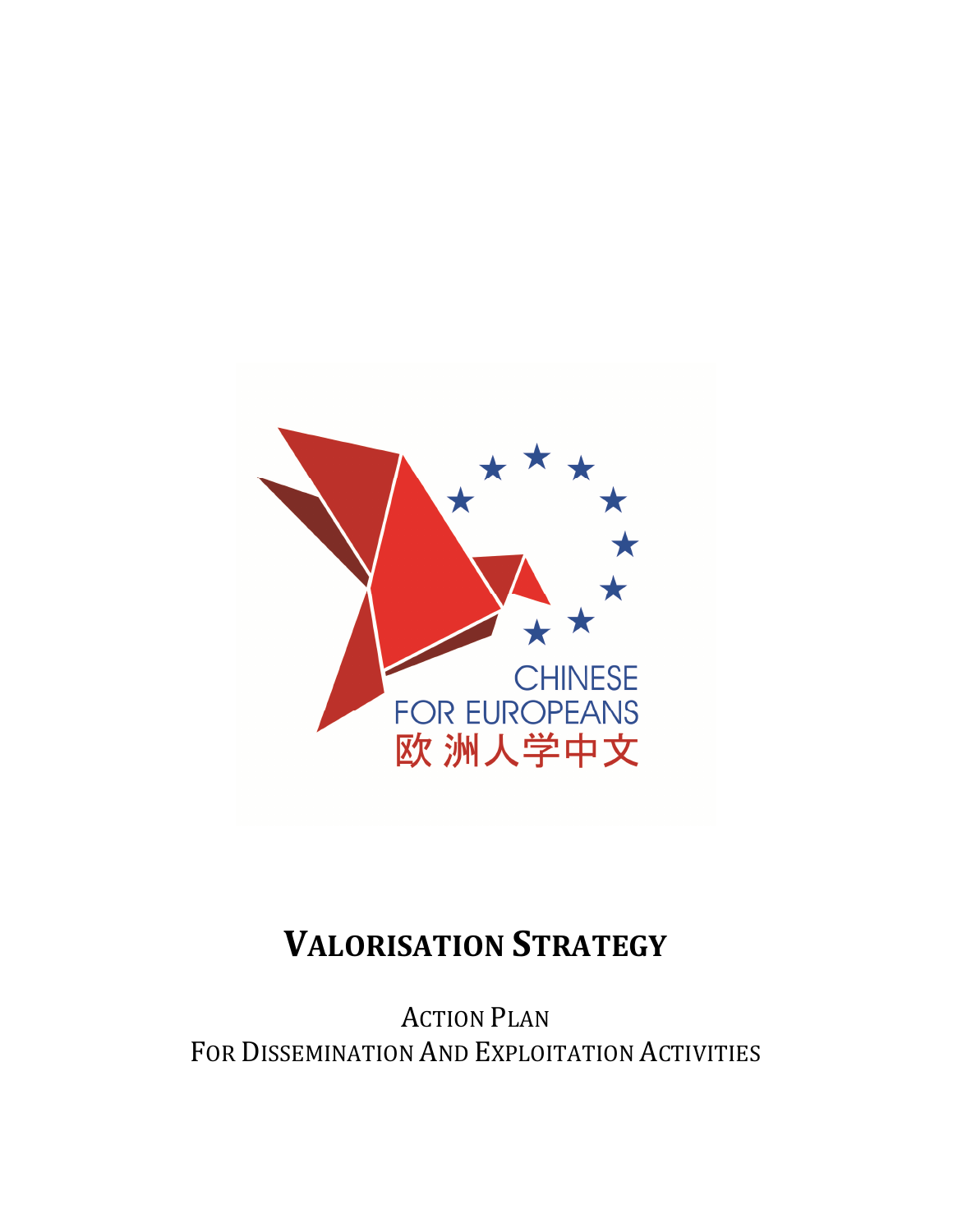#### **Content**

Antwerp · Hamburg · Milan · Vilnius · Warsaw *Version: 2012-06-05* January 2012 | Update: June 2012



This project has been funded with support from the European Commission. This publication reflects the views only of the author, and the Commission cannot be held responsible for any use which may be made of the information contained therein.

Chinese for Europeans (chinese4.eu) Agreement Number: 2010 - 4141 / 001 - 001 Project Number: 511727-LLP-1-2010-1-PL-KA2-KA2MP



**Lifelong Learning Programme** 



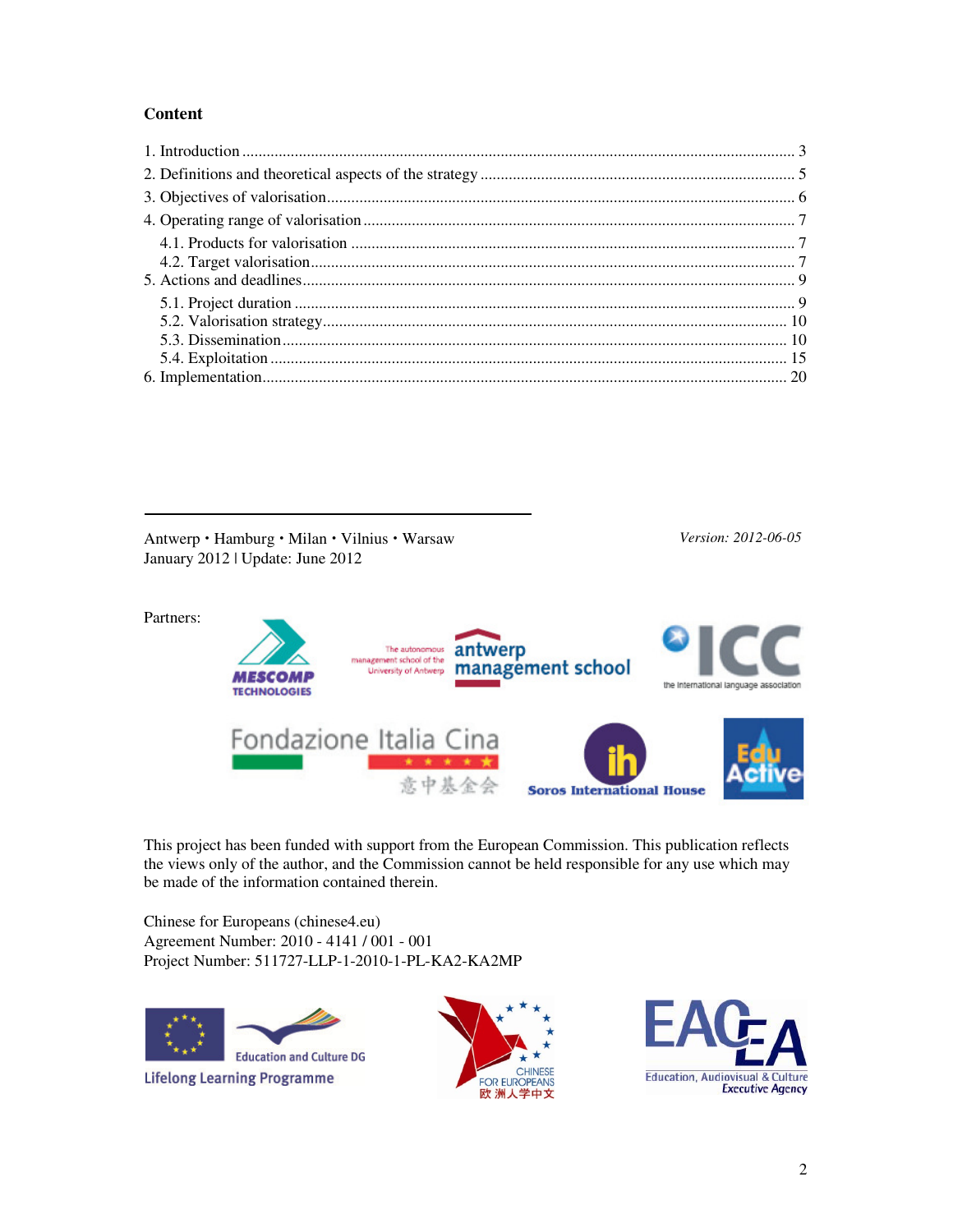### **1. Introduction**

**Project** The Project , Chinese 4 Europeans" addresses the needs resulting from relationships between EU and China. According to the Eurostat, each year the volume of import and export between the partners is increasing. The number of European students and tourists visiting China is also growing systematically. The project will directly respond to the growing demand for educational materials concerning Chinese, in the form of profiled courses for entrepreneurs, tourists, students and children.

> The Project aims at: bringing the Chinese language and culture closer to the representatives of various age groups from all EU Member States; promoting the idea of Lifelong Learning; promoting the intercultural dialogue; implementing innovative methodologies and ICT tools in the field of Lifelong Learning; improving the linguistic and intercultural competences of the project end users.

> The Project results, five modules containing learning materials of Chinese language at A1 level (according to the Common European Framework for Languages) and available in 23 official EU languages.

- **Results** Module 0, "Basic language skills" contains basic information about Chinese grammar, phonetics, signs, calligraphy, and the most important words and expressions. It is an introductory module for all groups of users.
	- Module 1, "Children" uses the multimedia learning methodology. The didactical materials are presented in the form of animations, games, graphics and audio files. It makes language learning simple, intuitive and interactive.
	- Module 2, "Students" focuses on words, expressions and cultural differences appearing in educational contexts. The materials are based on the methodology of e-learning in an asynchronous mode and available online.
	- Module 3, "Business" presents language learning materials and cultural information useful for people engaged in business activities. The method of micro learning is chosen for this part as it suits the educational needs of entrepreneurs.
	- Module 4, "Tourists" contains materials connected with travelling and applies an innovative mobile learning methodology. The envisaged impact of the project includes: familiarizing Europeans with Chinese language and culture, facilitating contacts between people from various age groups, contributing to the development of innovative methodologies for lifelong language learning.
- **Partners Partnership members have direct contact with Chinese language teaching,** Chinese business and culture.
	- **Mescomp Technologies has been engaged in business relationships** with Chinese companies since 1991. The representatives of this company have negotiated with Chinese entrepreneurs on numerous occasions and they have extensive knowledge about the specific of economic relationships between EU and China.
	- Antwerp Management School takes part in many international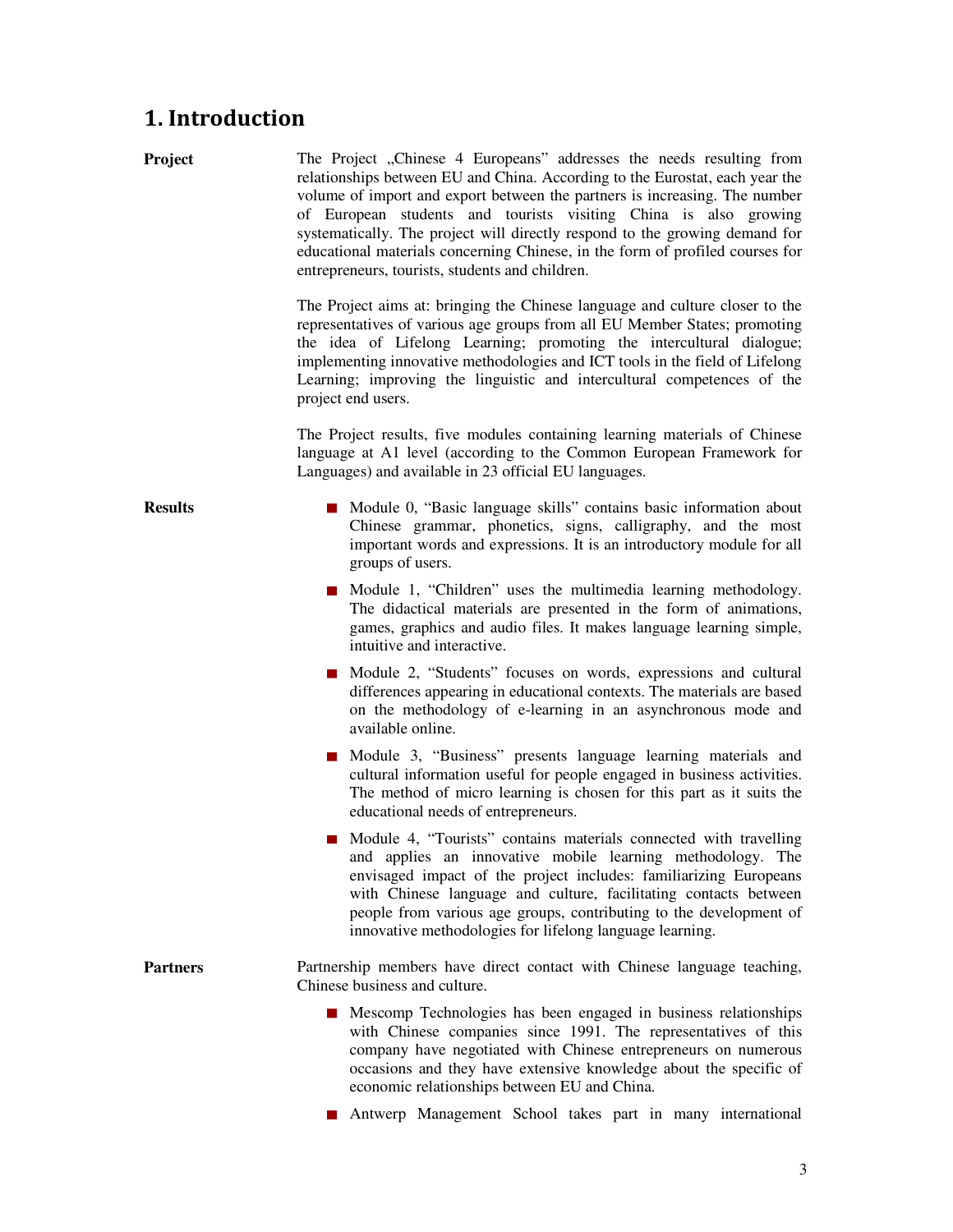projects concerning China (e.g. "Understanding China") and cooperates with Chinese economic institutions.

- International Certificate Conference has well developed network of language learners, teachers and researchers, some of them in China.
- **Fondazione Italia Cina is specialized in teaching Chinese language** and culture and participates in many international projects concerning China. FIC deals with Chinese language teaching at all levels.
- Soros International House is specialized in teaching foreign languages, among them Chinese. SIH participated in the project "Mission possible", an example of best practices in teaching of Chinese
- EduActive specializes in the use of the newest ICT solutions in education. Experts from EduActive are experienced in: Operational Programming, Human Resources Development, Innovative Economy Operational Programming and Lifelong Learning Programs development.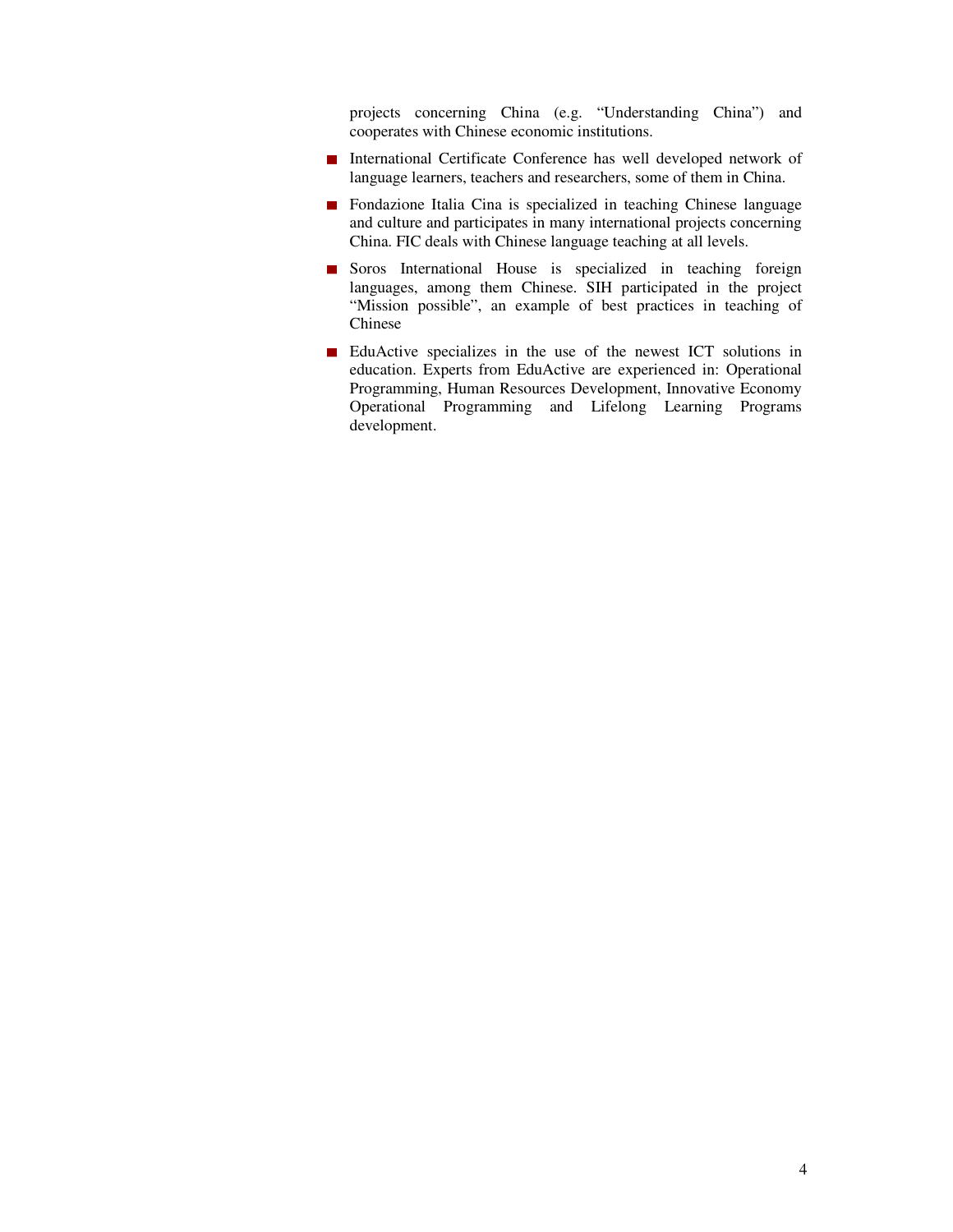# **2. Definitions and theoretical aspects of the strategy**

All included in this section definitions and comments are taken from official documents and websites of European Commission:

WWW: http://ec.europa.eu/dgs/education\_culture/valorisation/index\_en.htm Handbook: http://eacea.ec.europa.eu/llp/beneficiaries/2010/reporting\_lifelong\_learning\_2010\_en.php

**Valorisation** In order to serve the public good, projects need to disseminate and exploit their results and outputs – this twin role is often informally referred to in English using the French term valorisation which basically encompasses all activities that maximize the achievements of a project.

> This is done with a view to **optimizing** the value of the project, **strengthening** its impact, **transferring** it to other contexts, and **integrating** it in a sustainable manner into the broader European context. It is all about thinking outside the box and continuing to build upon a project after its lifetime, by enabling others to apply it or take it to the next step.

**Dissemination** Derived from the Latin for "abroad" (dis) and "seed" (semin), to disseminate simply means to "spread widely". And that is precisely what disseminating your project results is all about: spreading them far and wide.

> The European Commission defines dissemination as "a planned process of providing information on the quality, relevance and effectiveness of the results of programmes and initiatives to key actors. It occurs as and when the results of programmes and initiatives become available."

**Exploitation** "To exploit" means "make use of and derive benefit from (a resource)". Although your project is an entity and product in its own right, it is also important to see it as a resource or a tool that you will put in the hands of others.

> The Commission divides exploitation into two distinct categories: mainstreaming and multiplication. Mainstreaming is "the planned process of transferring the successful results of programmes and initiatives to appropriate decision-makers in regulated local, regional, national or European systems". In contrast, multiplication is "the planned process of convincing individual end-users to adopt and/or apply the results of programmes and initiatives."

**The EU's five-stage model for dissemination and exploitation**  EU education and culture programmes and initiatives now more and more incorporate five strategic levels for dissemination and exploitation: 1. A clear rationale for and objectives of dissemination and exploitation 2. A strategy to identify which results to disseminate and to which audiences – and designing programmes and initiatives accordingly

- 3. Determining organisational approaches of the different stakeholders and allocating responsibilities and resources
- 4. Implementing the strategy by identifying and gathering results and undertaking dissemination and exploitation activities
- 5. Monitoring and evaluating the effects of the activity.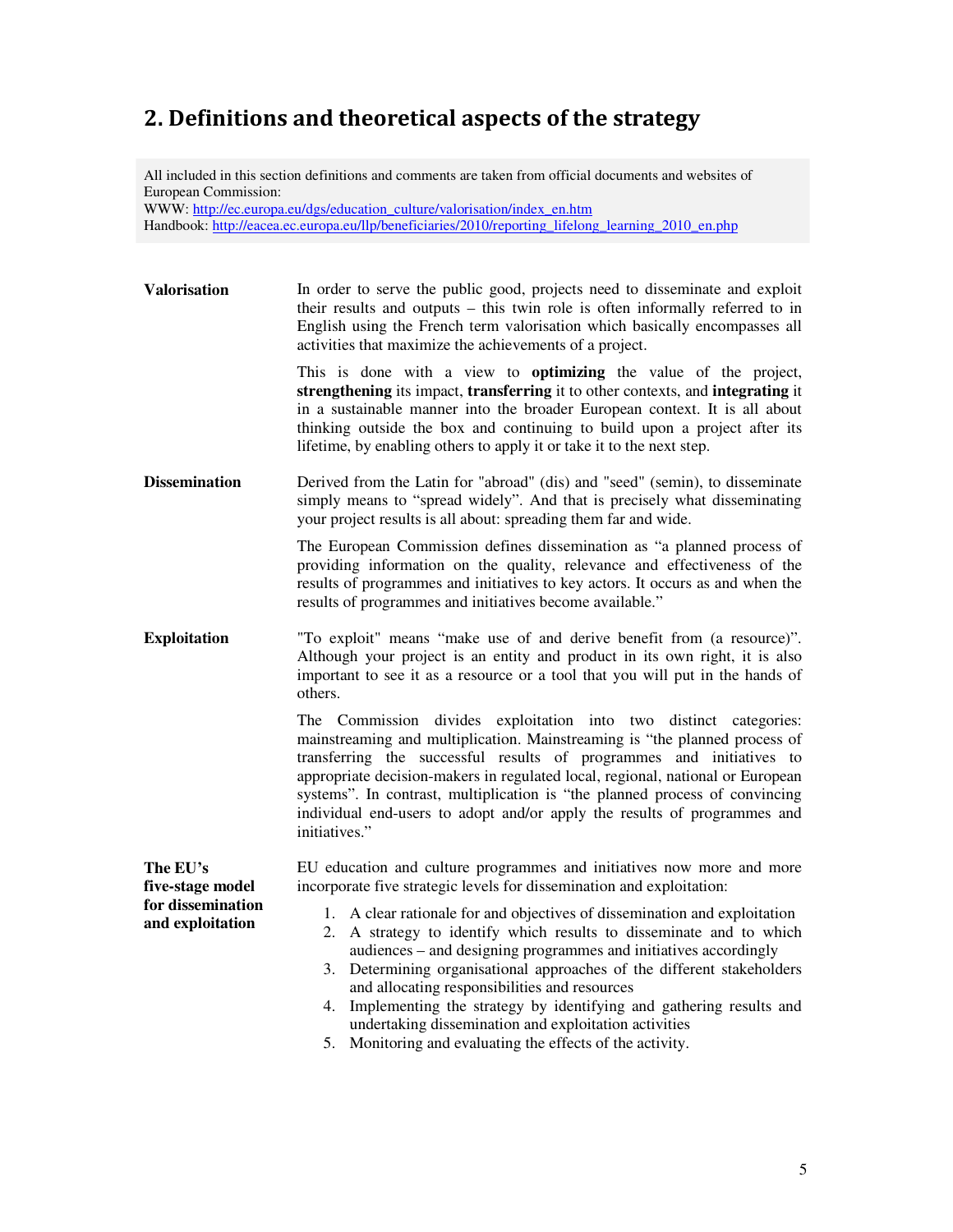# **3. Objectives of valorisation**

| <b>Valorisation</b>                   | The project valorisation activities will be realized by all the partners,<br>throughout the project lifetime. All the partners will participate in<br>development of a valorization strategy and take responsibility for realization<br>of specific tasks. The main objective of valorization activity is reaching the<br>largest number of end users in all target groups. The project partners will use<br>all available means and resources to reach the largest possible number of end<br>users. |
|---------------------------------------|------------------------------------------------------------------------------------------------------------------------------------------------------------------------------------------------------------------------------------------------------------------------------------------------------------------------------------------------------------------------------------------------------------------------------------------------------------------------------------------------------|
|                                       | Assuming the minimum predicted numbers for the 8 months of full webpage<br>availability are: 24.000 of all hits, 2.400 user accounts created and 1.200<br>active course participants. These predictions are based on the assumptions of<br>the project valorization strategy and the experience of the project coordinator<br>gained during realization of previous projects.                                                                                                                        |
| Workpackage 4<br><b>Dissemination</b> | The basic aim of WP4 (Work package 4 - Dissemination) is the construction<br>of the media based project image through the application of PR and marketing<br>tools. The aim of WP4 is above all reaching the potential project users,<br>therefore the priority of the dissemination activities shall be constituted by<br>activities of the informative, social as well as knowledge promotional<br>character                                                                                       |
|                                       | The main dissemination and exploitation activities will be web-based,<br>including the publication of texts on thematic portals, exchange of banners,<br>preparing a mailing list a newsletter, registration in web browsers and data<br>bases, informing about the project on internet forums, etc. Outside the virtual<br>world the project will be promoted with leaflets, brochures, posters and other<br>printed materials distributed on various occasions.                                    |
|                                       | The project end users will participate in dissemination activities spreading<br>information about the project in their families, among friends, in their<br>educational or professional environments. They will also contribute to the<br>final quality of didactical materials by providing feedback during the project<br>lifetime. The project will be described in internet and press publications and<br>presented on thematic conferences and seminars.                                        |
| Workpackage 5<br><b>Exploitation</b>  | The basic WP5 (Work package 5 - Exploitation) activities are aimed at the<br>bringing closer the project outputs to particular recipients. In order to do so,<br>all of the activities stipulated within the WP5 are connected to the<br>organization of meetings with the recipient groups from the particular project<br>target groups (children, students, the businessmen and tourists).                                                                                                         |
|                                       | The aim of the meetings is the presentation of the project, to start the formal<br>co-operation with various institutions as well as the creation of the society<br>connected to the Chinese language and culture.                                                                                                                                                                                                                                                                                   |
|                                       | The important element of the executed activities shall be the organization of<br>the international conference as well as the issuing of the publications<br>connected to culture as well as business oriented relations between China and<br>the European Union. All of the partners shall take part within the WP5,<br>especially the specialists preoccupied with the EU-China relations (especially<br>during the conferences and during the preparation of publications).                        |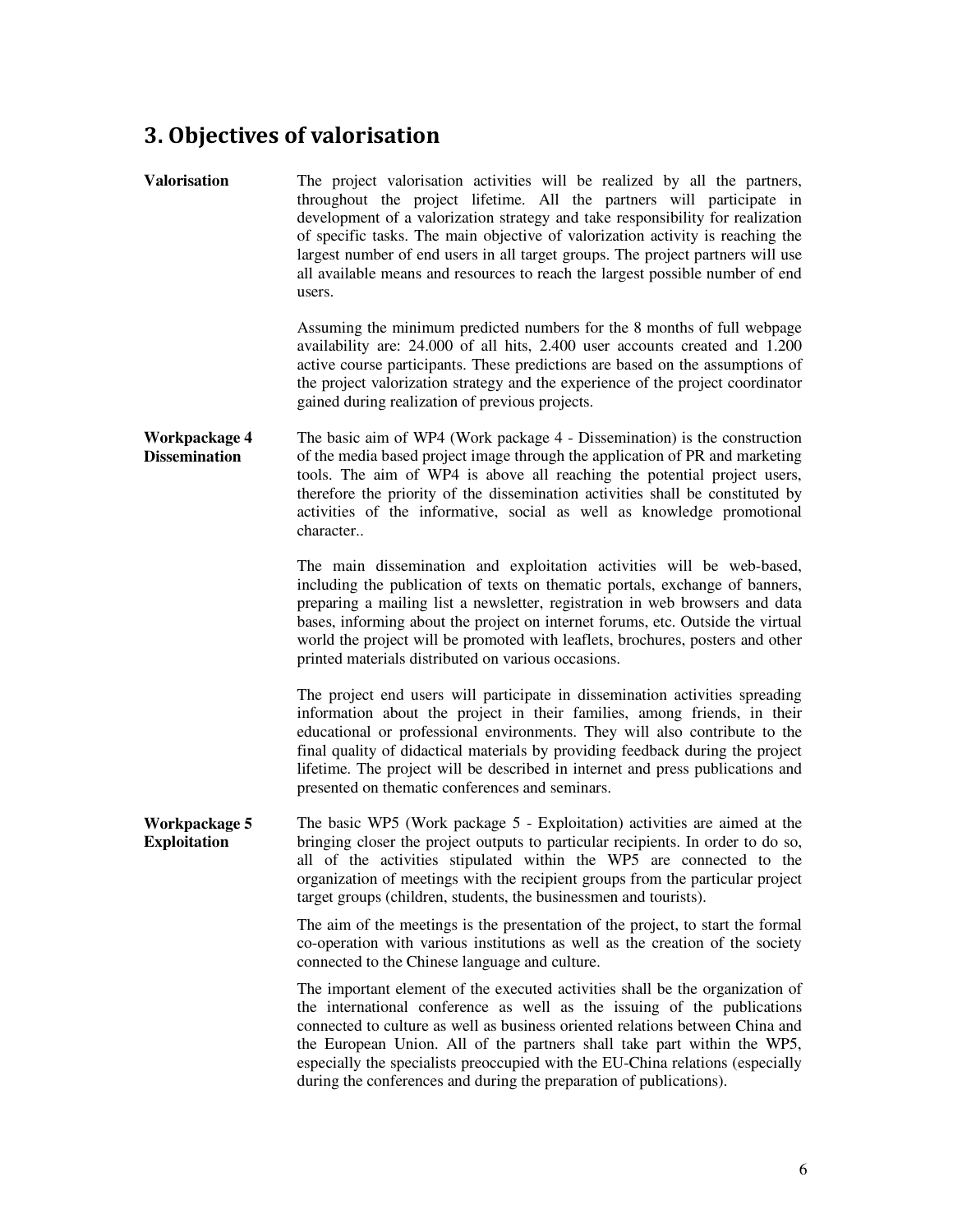# **4. Operating range of valorisation**

### *4.1. Products for valorisation*

The table shows the products that should be subject of exploitation and dissemination by the partnership during the whole process of valorization.

| <b>Deliverable</b><br>number   | <b>Outputs / products / results</b>  | <b>Target</b>            | <b>Other</b>             | Diss. &                  |
|--------------------------------|--------------------------------------|--------------------------|--------------------------|--------------------------|
| D1WP1                          | Module 0. The language basis         |                          |                          | Expl.                    |
| <b>D2WP1</b>                   | Module 1. The Children               | Children                 | All products will be     | <b>YES</b>               |
| D3WP1                          | Module 2. The Students               | <b>Students</b>          | evaluated in electronic  | <b>YES</b>               |
| <b>D4WP1</b>                   | Module 3. The Business               | <b>Business</b>          | version.                 | <b>YES</b>               |
| <b>D5WP1</b>                   | Module 4. The Tourist                | Tourists                 |                          | <b>YES</b>               |
|                                | The Product China. Things To         |                          |                          | <b>YES</b>               |
| <b>D6WP1</b>                   | Know Before You Go                   |                          |                          |                          |
| <b>D7WP1</b>                   | The languages of the project results | $\overline{a}$           |                          | $\blacksquare$           |
| D8WP1                          | Manual for teachers                  | $\overline{\phantom{0}}$ |                          | <b>YES</b>               |
| <b>D1WP2</b>                   | The project website (the             |                          |                          |                          |
|                                | informative version, CMS)            |                          |                          |                          |
| <b>D2WP2</b>                   | The e-learning platform (CLMS)       | $\qquad \qquad -$        | $\overline{a}$           | $\overline{\phantom{a}}$ |
| D3WP2                          | Corporate Identity                   |                          |                          | <b>YES</b>               |
| <b>D4WP2</b>                   | Multimedia materials                 | $\frac{1}{2}$            |                          |                          |
| <b>D5WP2</b>                   | Mobile                               |                          |                          |                          |
| D1WP3                          | Uploading the content                | -                        |                          |                          |
| D <sub>2</sub> WP <sub>3</sub> | Updating the content                 | $\overline{a}$           | $\overline{a}$           |                          |
| D3WP3                          | Internet society                     | 4 groups                 |                          | <b>YES</b>               |
| <b>D1WP4</b>                   | Valorisation strategy                |                          | $\overline{a}$           |                          |
| D <sub>2</sub> WP <sub>4</sub> | Dissemination activities             |                          |                          |                          |
| D3WP4                          | <b>Bulletins</b>                     | $\overline{a}$           |                          | <b>YES</b>               |
| <b>D1WP5</b>                   | <b>Exploitation activities</b>       |                          |                          |                          |
| <b>D2WP5</b>                   | Printed informative materials        |                          |                          | <b>YES</b>               |
| <b>D3WP5</b>                   | The conference                       | 4 groups                 | $\overline{\phantom{a}}$ | <b>YES</b>               |
| <b>D4WP5</b>                   | Post-conference publications         |                          | $\overline{a}$           | <b>YES</b>               |
| <b>D1WP6</b>                   | The Quality Policy document          | $\qquad \qquad -$        | $\frac{1}{2}$            | <b>YES</b>               |
| D <sub>2</sub> WP <sub>6</sub> | Testing and evaluation               | $\overline{a}$           | $\overline{a}$           |                          |
| <b>D1WP7</b>                   | Reports from partnership meetings    | $\overline{a}$           |                          |                          |
| D <sub>2</sub> WP <sub>7</sub> | Extranet                             | $\overline{\phantom{a}}$ | $\overline{a}$           | $\equiv$                 |

### *4.2. Target valorisation*

**Short term target groups**  The course of Chinese prepared within the project contains profiled modules addressing the needs of four specific target groups.

> The first group are children of age, ranging from 11 to 15 (teenagers). These users are particularly important. It is strongly advisable to begin language learning as early as possible, especially in case of Chinese, because tonal language is very different from European languages.

> The second group are university students. It includes mainly students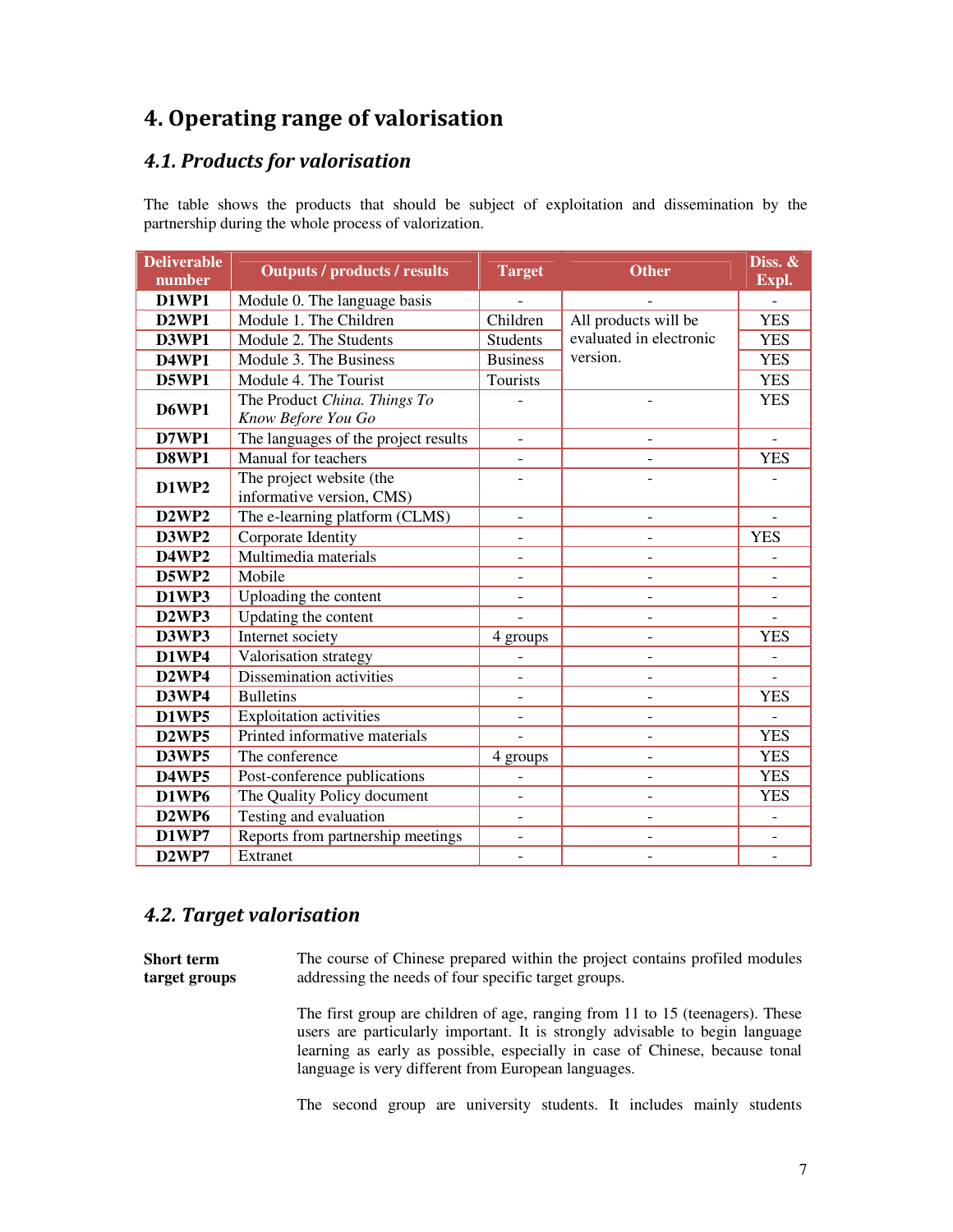|                            | interested in going to China to get an important and interesting educational<br>experience. However, students who are in general interested in Chinese<br>language and culture or meet Chinese immigrants in their environments will<br>also benefit from this module.                                                                                                                                                                                                                                                                                                         |
|----------------------------|--------------------------------------------------------------------------------------------------------------------------------------------------------------------------------------------------------------------------------------------------------------------------------------------------------------------------------------------------------------------------------------------------------------------------------------------------------------------------------------------------------------------------------------------------------------------------------|
|                            | The third group are businessmen, especially the representatives of small and<br>medium enterprises, who are interested in establishing business relationships<br>in China or with Chinese companies acting in the European market.                                                                                                                                                                                                                                                                                                                                             |
|                            | The last group are tourists, who would like to visit China. This group includes<br>people of any age, profession or educational background.                                                                                                                                                                                                                                                                                                                                                                                                                                    |
|                            | The course is available in all 23 official languages of the European Union. It<br>also contains a basic module, common for all users. People who do not belong<br>to any of the above mentioned groups, but are for any reason interested in<br>Chinese language and culture may also benefit from the course.                                                                                                                                                                                                                                                                 |
| Long term<br>target groups | A large group of people that may in long term benefit from the project are<br>professionals acting in the field of lifelong learning. The project will<br>implement innovative methodologies of multimedia learning, e-learning,<br>micro learning and m-learning as well as a wide range of modern ICT tools.<br>The experience and good practices gathered throughout the project lifetime<br>will in long term be helpful for professionals dealing with Chinese courses,<br>other language courses, other areas of lifelong learning or the usage of ICT in<br>this field. |
|                            | The teachers of Chinese will have an occasion to get to know new methods of<br>presenting the issues described by most students as problematic. Teachers of<br>all languages will gain a new source of inspiration while preparing their own<br>didactical materials. The project also creates an opportunity to test and<br>compare the efficiency and applicability of four modern teaching<br>methodologies.                                                                                                                                                                |
|                            | The project also provides a source of experience and peer learning<br>opportunities for specialists dealing with application of information and<br>communication technologies in language learning and other fields of lifelong<br>learning. The project may become the source of transfer of innovation for<br>other European consortia preparing similar projects in future. It is also<br>possible in the long term to attract new groups of learners, who have not been<br>reached by the short term dissemination activities.                                             |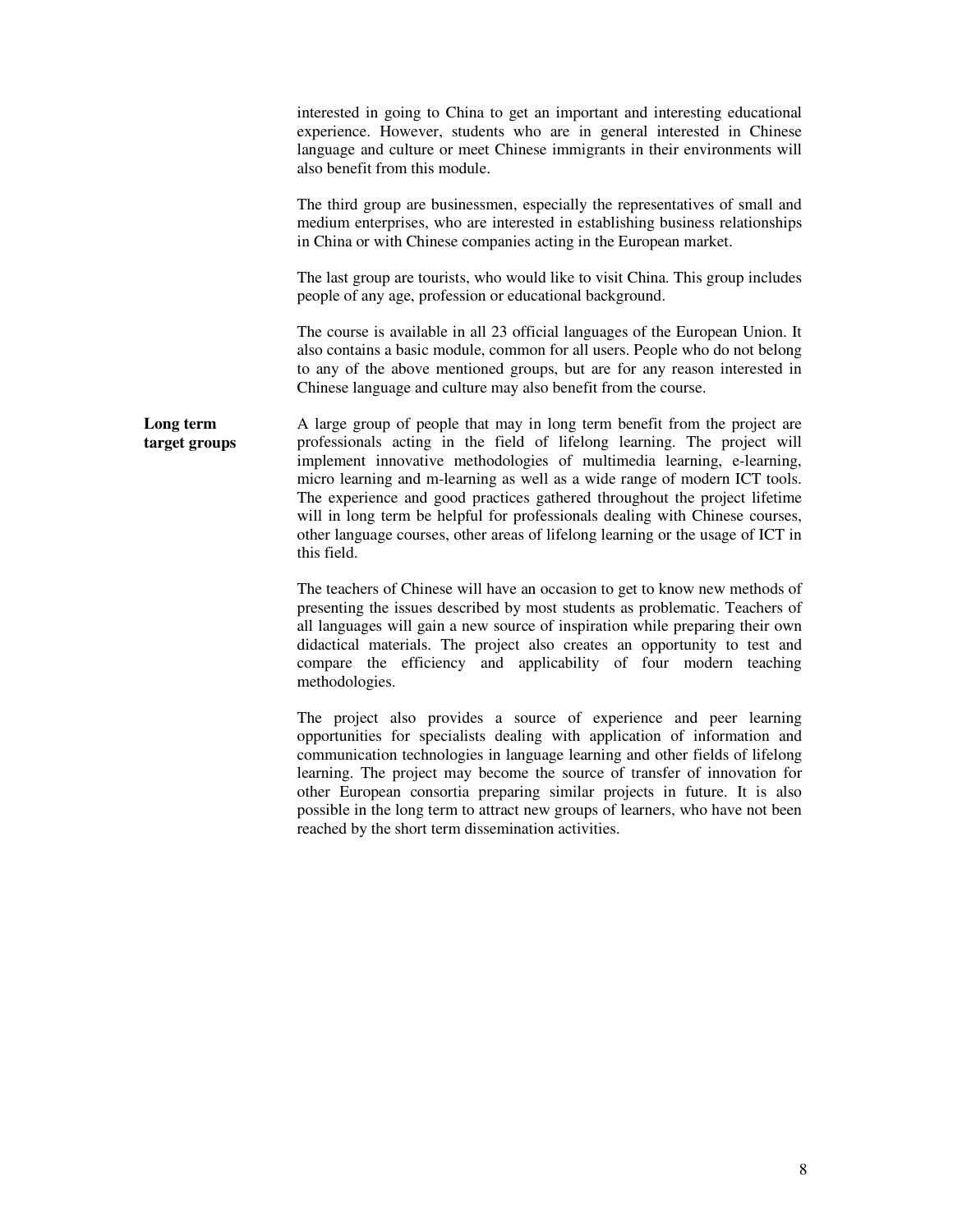# **5. Actions and deadlines**

### *5.1. Project duration*

# **5.1.1. Project assumption**

Start: 01-01-2011 End: 31-12-2012 Duration: 24 months

|                           | $\overline{\phantom{0}}$ | $\sim$ | $\infty$ | $\overline{4}$ | $\Omega$ | $\circ$ | $\overline{ }$ | $\infty$ | $\sigma$ | $\overline{10}$ | $\equiv$ | 12 | 13 | $\overline{14}$ | $\overline{15}$ | $\overline{16}$ | $\Box$ | $\overline{18}$ | $\overline{19}$ | $\overline{c}$ | $\overline{21}$ | 22 | 23 | 24 |
|---------------------------|--------------------------|--------|----------|----------------|----------|---------|----------------|----------|----------|-----------------|----------|----|----|-----------------|-----------------|-----------------|--------|-----------------|-----------------|----------------|-----------------|----|----|----|
| Content of the Project    |                          |        |          |                |          |         |                |          |          |                 |          |    |    |                 |                 |                 |        |                 |                 |                |                 |    |    |    |
| Project Technology        |                          |        |          |                |          |         |                |          |          |                 |          |    |    |                 |                 |                 |        |                 |                 |                |                 |    |    |    |
| Content administration    |                          |        |          |                |          |         |                |          |          |                 |          |    |    |                 |                 |                 |        |                 |                 |                |                 |    |    |    |
| <b>Dissemination</b>      |                          |        |          |                |          |         |                |          |          |                 |          |    |    |                 |                 |                 |        |                 |                 |                |                 |    |    |    |
| <b>Exploitation</b>       |                          |        |          |                |          |         |                |          |          |                 |          |    |    |                 |                 |                 |        |                 |                 |                |                 |    |    |    |
| <b>Quality Policy</b>     |                          |        |          |                |          |         |                |          |          |                 |          |    |    |                 |                 |                 |        |                 |                 |                |                 |    |    |    |
| <b>Project Management</b> |                          |        |          |                |          |         |                |          |          |                 |          |    |    |                 |                 |                 |        |                 |                 |                |                 |    |    |    |

### **5.1.2. Project**

Start: 01-01-2011 End: 30-06-2013 Duration: 30 months

| Content of the Project |  |  |  |  |  |  |  |  |  |  |  |  |  |  |  |
|------------------------|--|--|--|--|--|--|--|--|--|--|--|--|--|--|--|
| Project Technology     |  |  |  |  |  |  |  |  |  |  |  |  |  |  |  |
| Content administration |  |  |  |  |  |  |  |  |  |  |  |  |  |  |  |
| <b>Dissemination</b>   |  |  |  |  |  |  |  |  |  |  |  |  |  |  |  |
| <b>Exploitation</b>    |  |  |  |  |  |  |  |  |  |  |  |  |  |  |  |
| <b>Quality Policy</b>  |  |  |  |  |  |  |  |  |  |  |  |  |  |  |  |
| Project Management     |  |  |  |  |  |  |  |  |  |  |  |  |  |  |  |
|                        |  |  |  |  |  |  |  |  |  |  |  |  |  |  |  |
|                        |  |  |  |  |  |  |  |  |  |  |  |  |  |  |  |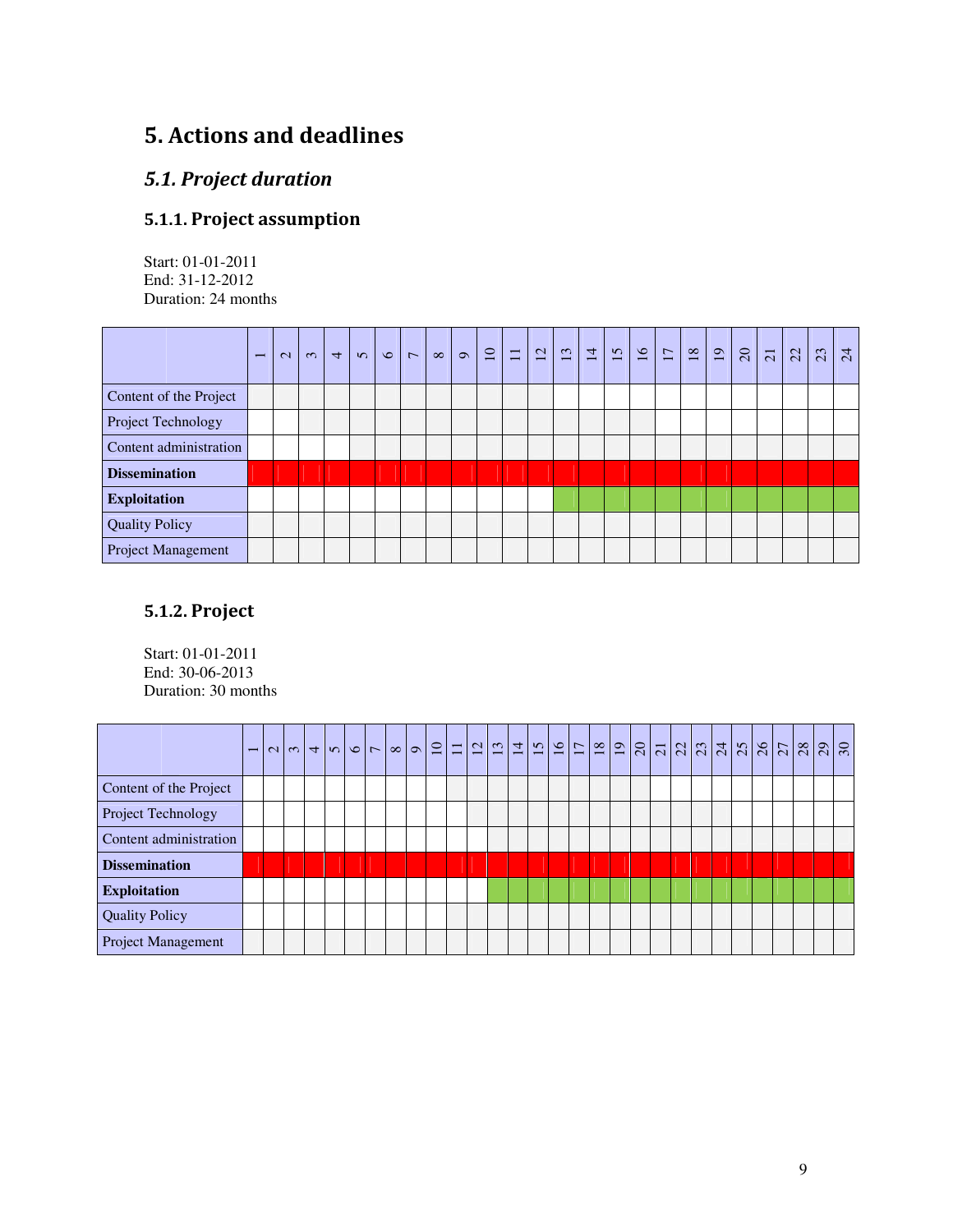# *5.2. Valorisation strategy*

#### A. Description

| Deliverable number          | D1WP4                                                              |
|-----------------------------|--------------------------------------------------------------------|
| Title                       | <b>Valorisation strategy</b>                                       |
| Type of outcome / product / | Electronic publication                                             |
| results                     |                                                                    |
| Delivery Date               | $13^{\text{th}}$<br>month                                          |
| Dissemination level         | Public                                                             |
| Nature                      | Service/Product                                                    |
| Language Version(s)         | EN                                                                 |
| Target language(s) $2$      |                                                                    |
| Description                 | Dissemination and exploitation are the most important activities   |
|                             | of the project. Therefore, all actions connected with valorisation |
|                             | of the project and its results will be realized according to the   |
|                             | schedule appointed by the partnership.                             |

#### B. Action

| What  | The preparation of the valorisation project strategy |
|-------|------------------------------------------------------|
| Who   | Mescomp Technologies                                 |
| When  | 01.12.2011-31.01.2012                                |
| Where | Extranet system                                      |
| How   | Electronic publication                               |

### *5.3. Dissemination*

#### **5.3.1. Dissemination activities**

| Deliverable number          | D <sub>2</sub> WP <sub>4</sub>                                     |
|-----------------------------|--------------------------------------------------------------------|
| Title                       | <b>Dissemination activities</b>                                    |
| Type of outcome / product / | Web publication, press publication                                 |
| results                     |                                                                    |
| Delivery Date               | $30th$ month                                                       |
| Dissemination level         | Public                                                             |
| Nature                      | Service/Product                                                    |
| Language Version(s)         | Languages of the project and English version                       |
| Target language $(s)$       |                                                                    |
| Description                 | 2 streams of dissemination. $1st$ - will be of a general character |
|                             | and will assume the preparation and distribution of general        |
|                             | information concerning the project. $2nd$ - will be devoted to the |
|                             | popularization of project results and will be of a product         |
|                             | character. The dissemination strategy will cover 3 ways of         |
|                             | reaching the end users through: the Internet, branch publications  |

<sup>&</sup>lt;sup>1</sup> Language version" the language(s) of publication */* the language(s) in which materials can be read  $2^2$  Target language' relates only to projects developing products for 'language' learners and concerns the language(s) being learned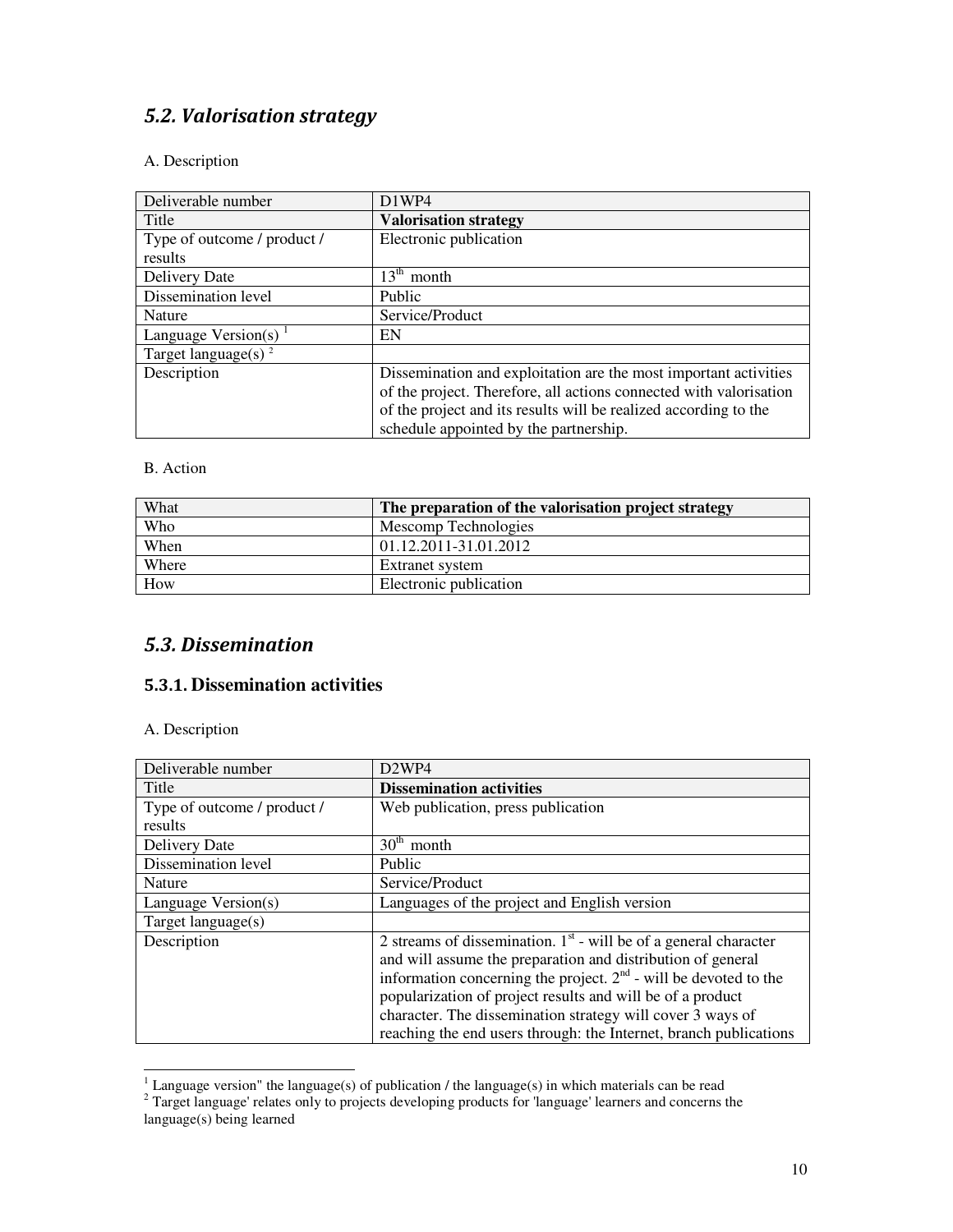| and scientific magazines, distribution of leaflets. All possible  |
|-------------------------------------------------------------------|
| information will be distributed through the Internet $+$ WEB 2.0. |

#### B. Action

1.

| What  | <b>Banner</b> exchange                                          |
|-------|-----------------------------------------------------------------|
|       | (Internet based popularization activities)                      |
| Who   | Mescomp Technologies, EduActive, Fondazione Italia Cina         |
|       | International Certificate Conference, Soros International House |
|       | Antwerp Management School                                       |
| When  | 01.01.2012-30.06.2013                                           |
| Where | Internet environment                                            |
| How   | Exchange                                                        |

# 2.

| What  | Registration within the web search engines<br>(Internet based popularization activities) |
|-------|------------------------------------------------------------------------------------------|
| Who   | EduActive                                                                                |
| When  | 01.01.2012-30.06.2013                                                                    |
| Where | Internet environment                                                                     |
| How   | Registration                                                                             |

3.

| What  | Registration upon websites, portals as well as within the |
|-------|-----------------------------------------------------------|
|       | databases                                                 |
|       | (Internet based popularization activities)                |
| Who   | EduActive                                                 |
| When  | 01.01.2012-30.06.2013                                     |
| Where | Internet environment                                      |
| How   | Registration                                              |

| What  | The placement of texts upon various subject oriented            |
|-------|-----------------------------------------------------------------|
|       | websites                                                        |
|       | (Internet based popularization activities)                      |
| Who   | Mescomp Technologies, EduActive, Fondazione Italia Cina         |
|       | International Certificate Conference, Soros International House |
|       | Antwerp Management School                                       |
| When  | 01.01.2012-30.06.2013                                           |
| Where | Internet environment                                            |
| How   | Activity in the Internet by placing texts about C4eu            |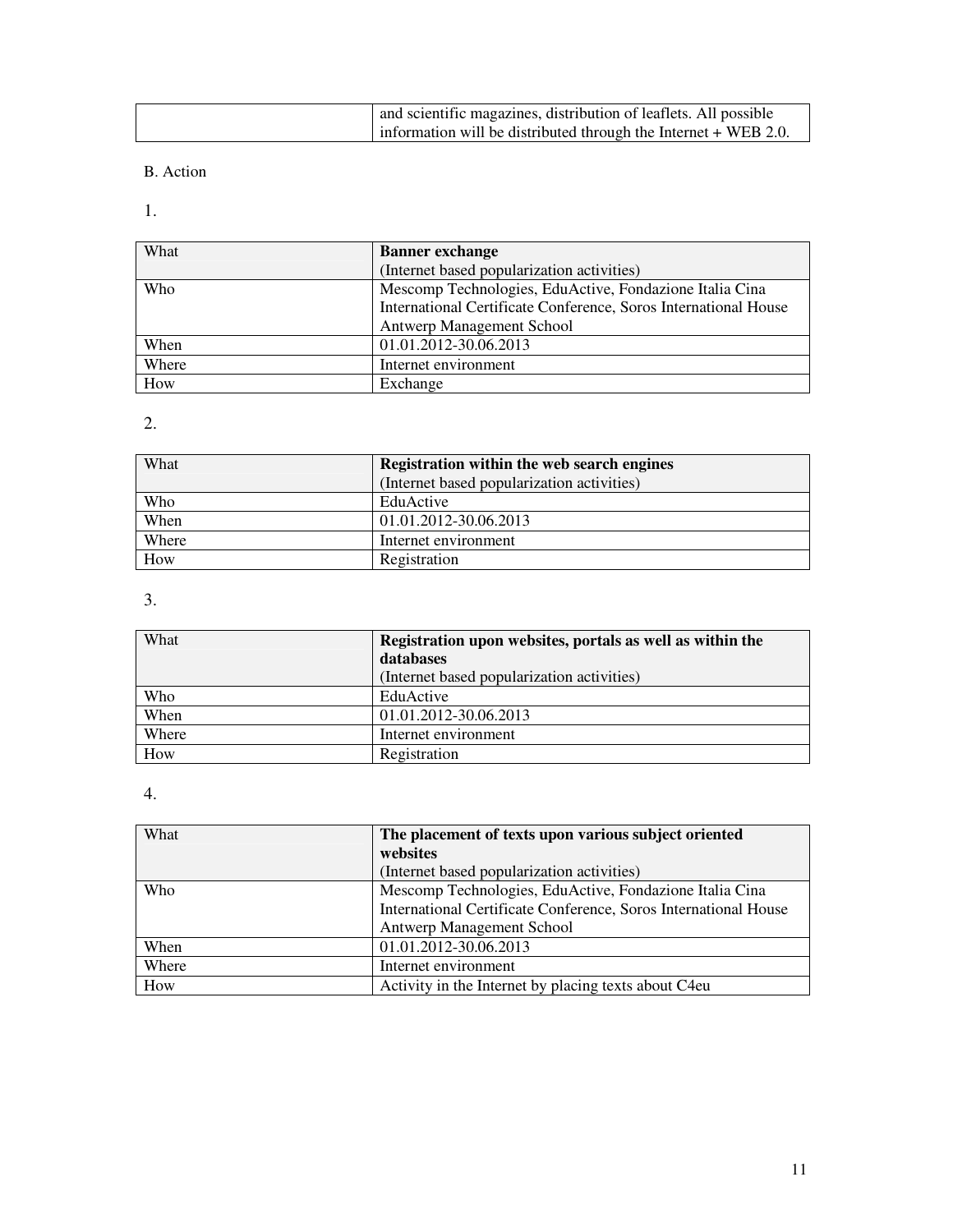| What  | The placement of the information upon Internet based            |
|-------|-----------------------------------------------------------------|
|       | forums                                                          |
|       | (Internet based popularization activities)                      |
| Who   | Mescomp Technologies, EduActive, Fondazione Italia Cina         |
|       | International Certificate Conference, Soros International House |
|       | Antwerp Management School                                       |
| When  | 01.01.2012-30.06.2013                                           |
| Where | Internet environment                                            |
| How   | Dissemination of the project by placing texts on forums         |

| What  | The construction of internet based societies centered around   |
|-------|----------------------------------------------------------------|
|       | the project (WEB 2.0 tools)                                    |
| Who   | EduActive, Soros International House                           |
|       | Antwerp Management School                                      |
| When  | 01.03.2012-30.06.2013                                          |
| Where | www.chinese4.eu                                                |
| How   | Writing blogs, encouraging the society to write comments under |
|       | modules.                                                       |

# 7.

| What       | The placement of information upon internet websites owned           |
|------------|---------------------------------------------------------------------|
|            | by the project partners                                             |
| <b>Who</b> | Mescomp Technologies, EduActive, Fondazione Italia Cina             |
|            | International Certificate Conference, Soros International House     |
|            | Antwerp Management School                                           |
| When       | 01.01.2012-330.06.2013                                              |
| Where      | Partners' Internet websites                                         |
| How        | Placing information about the project and its status, success, etc. |

| What  | Publishing the information (articles) about the project in the |
|-------|----------------------------------------------------------------|
|       | press                                                          |
| Who   | Soros International House, Antwerp Management School           |
| When  | 01.02.2012-30.06.2013                                          |
| Where | Media oriented in cooperation between Europe and China         |
| How   | Press releases, media patronage                                |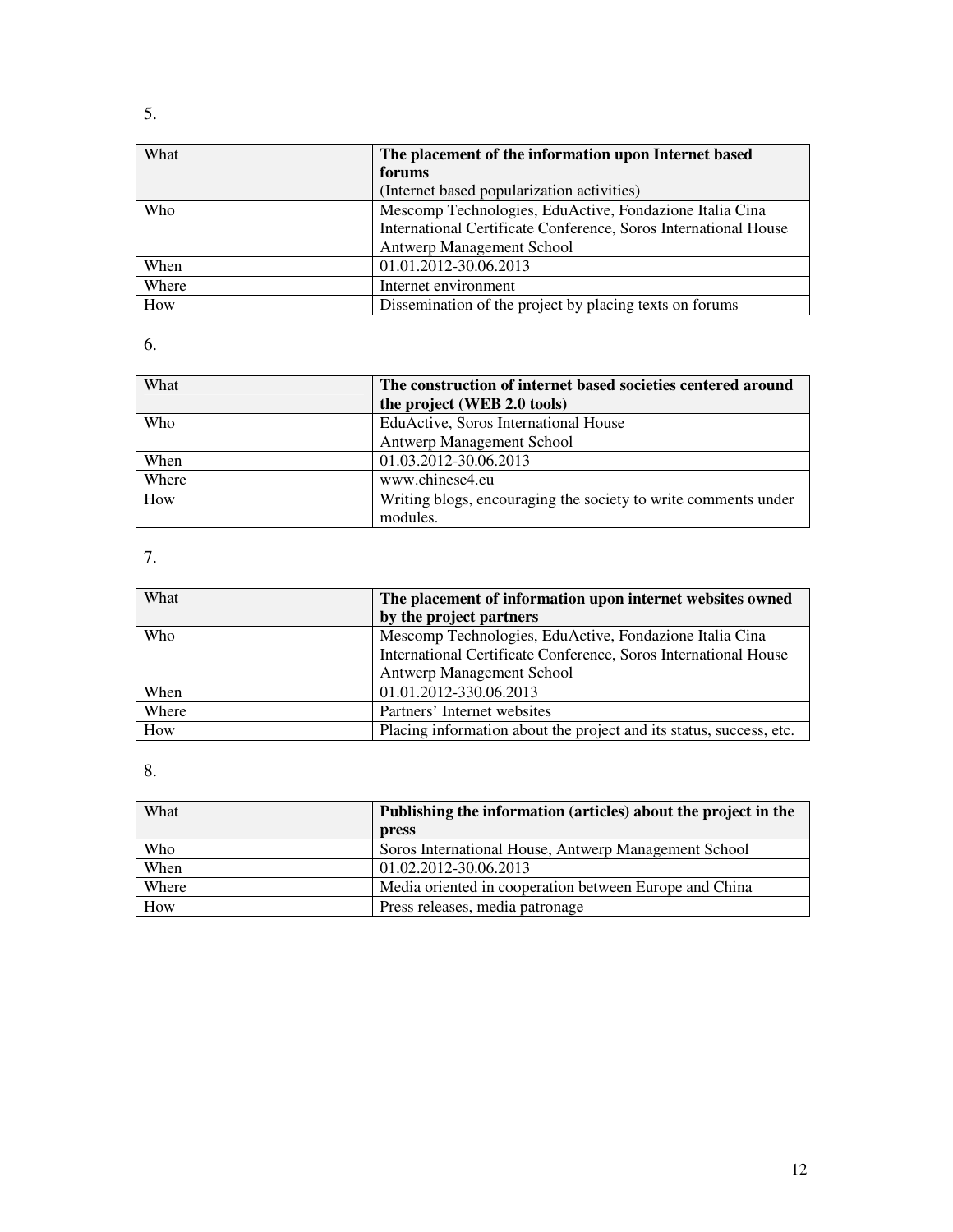### **5.3.2. Bulletins**

#### A. Description

| Deliverable number          | D <sub>3</sub> WP <sub>4</sub>                                      |
|-----------------------------|---------------------------------------------------------------------|
| Title                       | <b>Bulletins</b>                                                    |
| Type of outcome / product / | Electronic publications                                             |
| results                     |                                                                     |
| Delivery Date               | $3^{\text{rd}}$<br>month                                            |
| Dissemination level         | Public                                                              |
| Nature                      | Service/Product                                                     |
| Language Version(s)         | EN, BE, DE, IT, LT PL                                               |
| Target language(s)          |                                                                     |
| Description                 | A bulletin is prepared every month. The bulletin has a form of an   |
|                             | electronic publication and is distributed by electronic means       |
|                             | among companies and institutions cooperating with our project       |
|                             | and among the course participants. The bulletin informs about       |
|                             | the project, but also discusses the issues connected with the       |
|                             | realization of the project products. The bulletin contains issues   |
|                             | relating to the topics raised in the project, including: learning a |
|                             | language, business cooperation among the European Union and         |
|                             | China, the students' exchange, tourism etc.                         |

#### B. Action

#### 1.

| What  | <b>Bulletin No 1: Introduction to the project</b> |
|-------|---------------------------------------------------|
| Who   | Mescomp Technologies                              |
| When  | 30.01.2012                                        |
| Where | chinese4.eu website                               |
| How   | Pdf publication                                   |

#### 2.

| What  | <b>Bulletin No 2: Bulletin dedicated to tourists</b> |
|-------|------------------------------------------------------|
| Who   | EduActive                                            |
| When  | 29.02.2012                                           |
| Where | chinese4.eu website                                  |
| How   | Pdf publication                                      |

| <b>What</b> | Bulletin No 3: Bulletin dedicated to children / parents of |
|-------------|------------------------------------------------------------|
|             | children learning Chinese                                  |
| Who         | Fondazione Italia Cina                                     |
| When        | 30.03.2012                                                 |
| Where       | chinese4.eu website                                        |
| How         | Pdf publication                                            |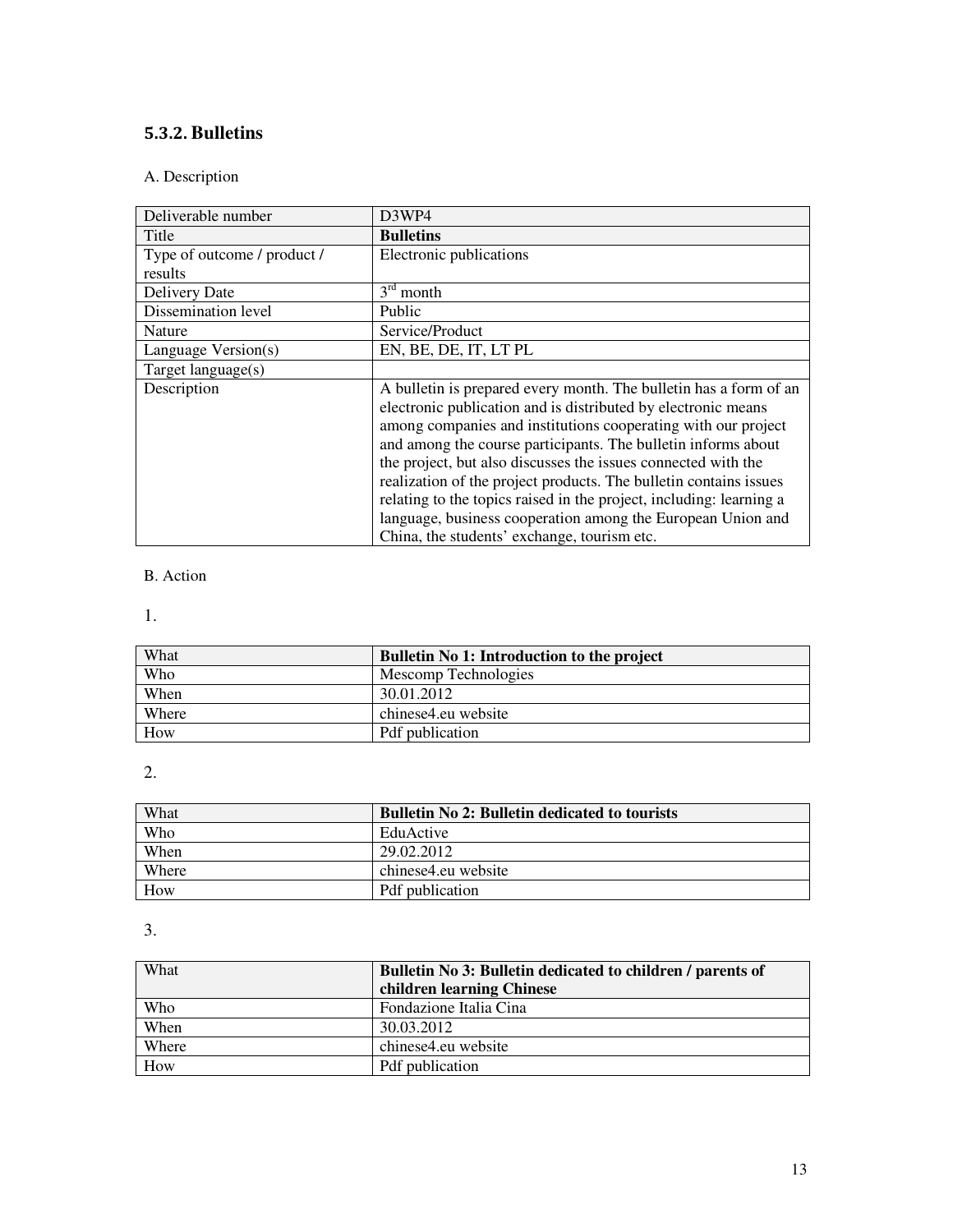| What  | Bulletin No 4: Bulletin dedicated to entrepreneurs, especially<br>to SME <sub>s</sub> |
|-------|---------------------------------------------------------------------------------------|
| Who   | <b>Antwerp Management School</b>                                                      |
| When  | 30.04.2012                                                                            |
| Where | chinese4.eu website                                                                   |
| How   | <b>Pdf</b> publication                                                                |

# 5.

| What  | Bulletin No 5: Bulletin dedicated to people who have started |
|-------|--------------------------------------------------------------|
|       | learning Chinese                                             |
| Who   | Soros International House                                    |
| When  | 30.05.2012                                                   |
| Where | chinese4.eu website                                          |
| How   | Pdf publication                                              |

# 6.

| What  | Bulletin No 6: Bulletin dedicated to all target groups to show<br>benefits of learning Chinese |
|-------|------------------------------------------------------------------------------------------------|
| Who   | International Certificate Conference                                                           |
| When  | 30.06.2012                                                                                     |
| Where | chinese4.eu website                                                                            |
| How   | Pdf publication                                                                                |

# 7.

| What  | <b>Bulletin No.7: Bulletin dedicated to students</b> |
|-------|------------------------------------------------------|
| Who   | Mescomp Technologies                                 |
| When  | 30.07.2012                                           |
| Where | chinese4.eu website                                  |
| How   | <b>Pdf</b> publication                               |

# 8.

| What  | Bulletin No 8: Topic to the consultation with the partnership |
|-------|---------------------------------------------------------------|
| Who   | EduActive                                                     |
| When  | 30.09.2012                                                    |
| Where | chinese4.eu website                                           |
| How   | Pdf publication                                               |

| What  | Bulletin No 9: Topic to the consultation with the partnership |
|-------|---------------------------------------------------------------|
| Who   | Fondazione Italia Cina                                        |
| When  | 30.11.2012                                                    |
| Where | chinese4.eu website                                           |
| How   | <b>Pdf</b> publication                                        |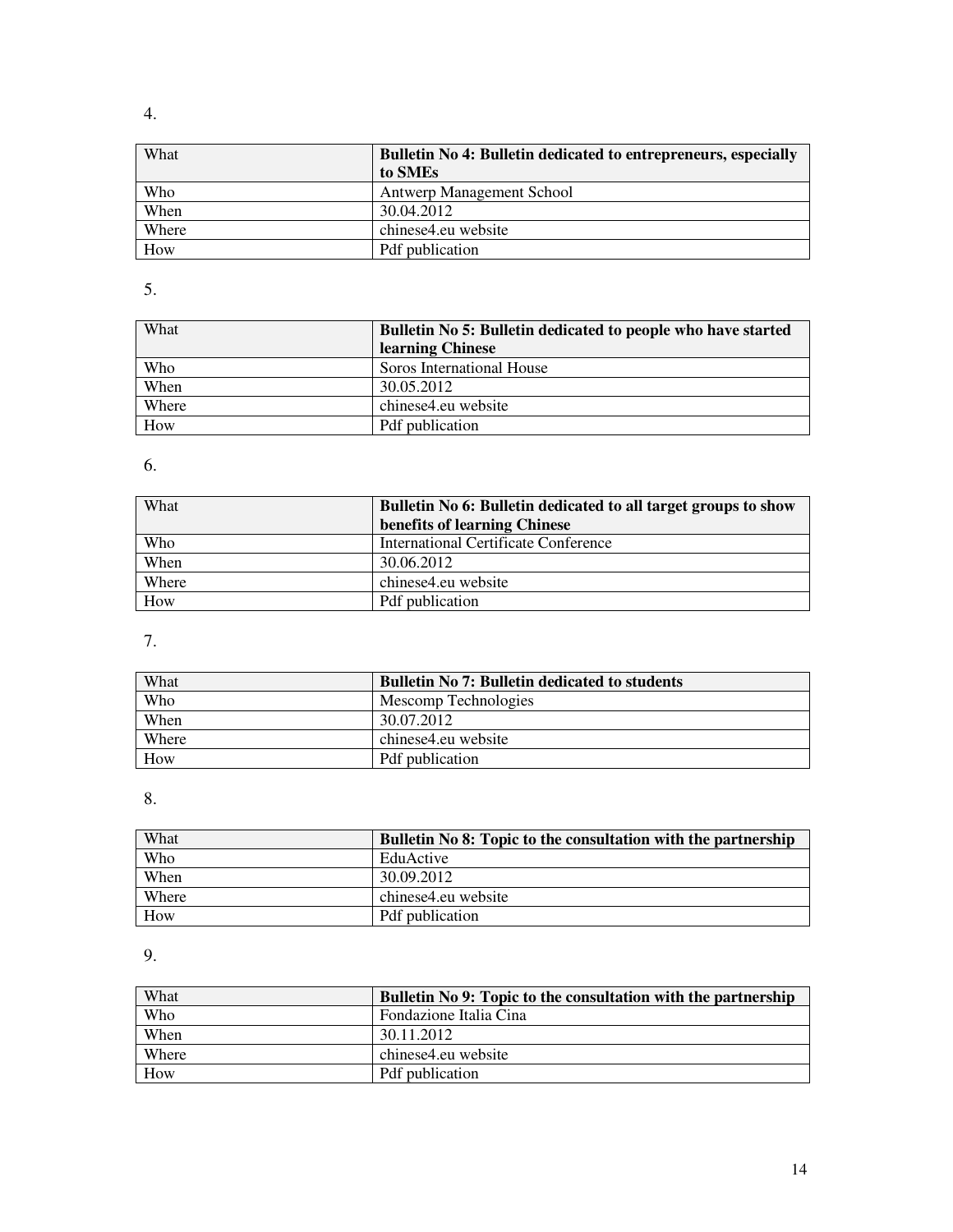| What  | Bulletin No 10: Topic to the consultation with the<br>partnership |
|-------|-------------------------------------------------------------------|
| Who   | <b>Antwerp Management School</b>                                  |
| When  | 30.01.2013                                                        |
| Where | chinese4.eu website                                               |
| How   | <b>Pdf</b> publication                                            |

11.

| What  | Bulletin No 11: Topic to the consultation with the<br>partnership |
|-------|-------------------------------------------------------------------|
| Who   | Soros International House                                         |
| When  | 30.03.2013                                                        |
| Where | chinese4.eu website                                               |
| How   | <b>Pdf</b> publication                                            |

12.

| What  | Bulletin No 12: Topic to the consultation with the |
|-------|----------------------------------------------------|
|       | partnership                                        |
| Who   | International Certificate Conference               |
| When  | 30.05.2013                                         |
| Where | chinese4.eu website                                |
| How   | Pdf publication                                    |

# *5.4. Exploitation*

# **5.4.1. Exploitation activities**

| Deliverable number          | D1WP5                                                                                                                      |
|-----------------------------|----------------------------------------------------------------------------------------------------------------------------|
| Title                       | <b>Exploitation activities</b>                                                                                             |
| Type of outcome / product / | Direct contact, meetings, events                                                                                           |
| results                     |                                                                                                                            |
| Delivery Date               | $30th$ month                                                                                                               |
| Dissemination level         | Public                                                                                                                     |
| <b>Nature</b>               | Service/Product                                                                                                            |
| Language Version(s)         | EN, BE, DE, IT, LT PL                                                                                                      |
| Target language(s)          |                                                                                                                            |
| Description                 | The most important elements for exploitation are individual<br>meetings with companies and universities. That is why among |
|                             | such activities, these will be dominant which are aimed at the                                                             |
|                             | starting of the cooperation with 4 project recipient groups (with                                                          |
|                             | the institutions, which teach Chinese as well as with the                                                                  |
|                             | companies and societies which co-operate with China, with                                                                  |
|                             | tourist companies, which organize trips to China) as well as with                                                          |
|                             | the institutions promoting the Chinese culture $\&$ language.                                                              |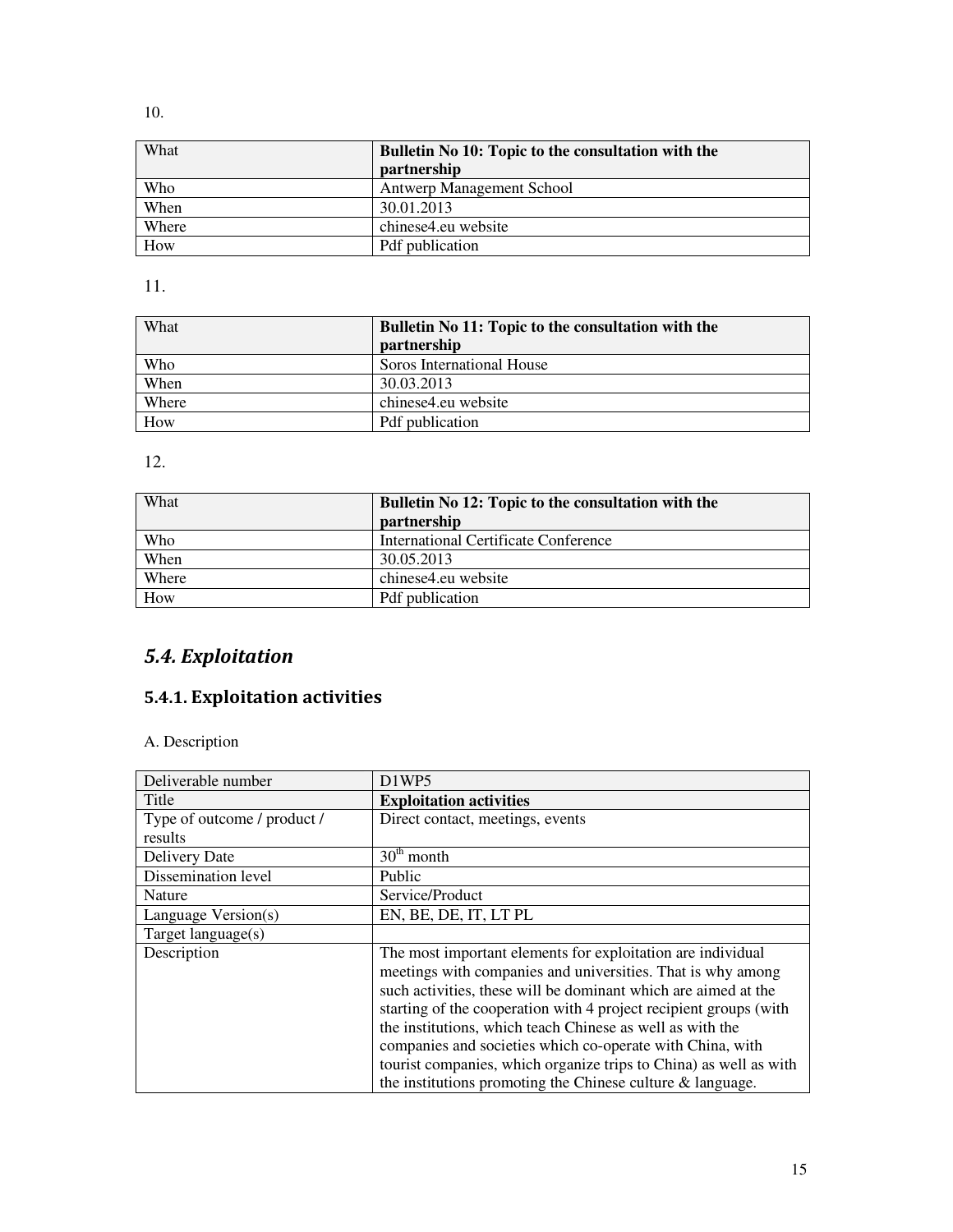#### B. Action

### 1.

| What  | Preparation of printed informative materials |
|-------|----------------------------------------------|
| Who   | Mescomp Technologies                         |
| When  | 29.02.2012                                   |
| Where | Extranet system                              |
| How   | <b>Pdf</b> publications                      |

# 2.

| What  | The distribution of informative materials                       |
|-------|-----------------------------------------------------------------|
| Who   | Mescomp Technologies, EduActive, Fondazione Italia Cina         |
|       | International Certificate Conference, Soros International House |
|       | Antwerp Management School                                       |
| When  | 01.03.2012-30.06.2013                                           |
| Where | Belgium, Poland, Italy, Germany, Lithuania                      |
| How   | Distribution during events, meetings, conferences, etc.         |

### 3.

| What  | Starting of co-operation with institutions which teach      |
|-------|-------------------------------------------------------------|
|       | <b>Chinese to children</b>                                  |
| Who   | Fondazione Italia Cina                                      |
| When  | 01.03.2012-30.06.2013                                       |
| Where | <b>Schools</b>                                              |
| How   | Signing agreements related to the process of evaluation and |
|       | dissemination of the project                                |

### 4.

| What  | Starting of co-operation with universities which execute co-   |
|-------|----------------------------------------------------------------|
|       | operation from the field of students' exchange with China      |
| Who   | Mescomp Technologies                                           |
| When  | 01.03.2012-30.06.2013                                          |
| Where | Universities                                                   |
| How   | Meetings and exchange of information related to the process of |
|       | evaluation and dissemination of the project                    |

| What  | Starting of co-operation with companies and associations       |  |
|-------|----------------------------------------------------------------|--|
|       | which associate companies which co-operate with China          |  |
| Who   | <b>Antwerp Management School</b>                               |  |
| When  | 01.03.2012-30.06.2013                                          |  |
| Where | Companies                                                      |  |
| How   | Meetings and exchange of information related to the process of |  |
|       | evaluation and dissemination of the project                    |  |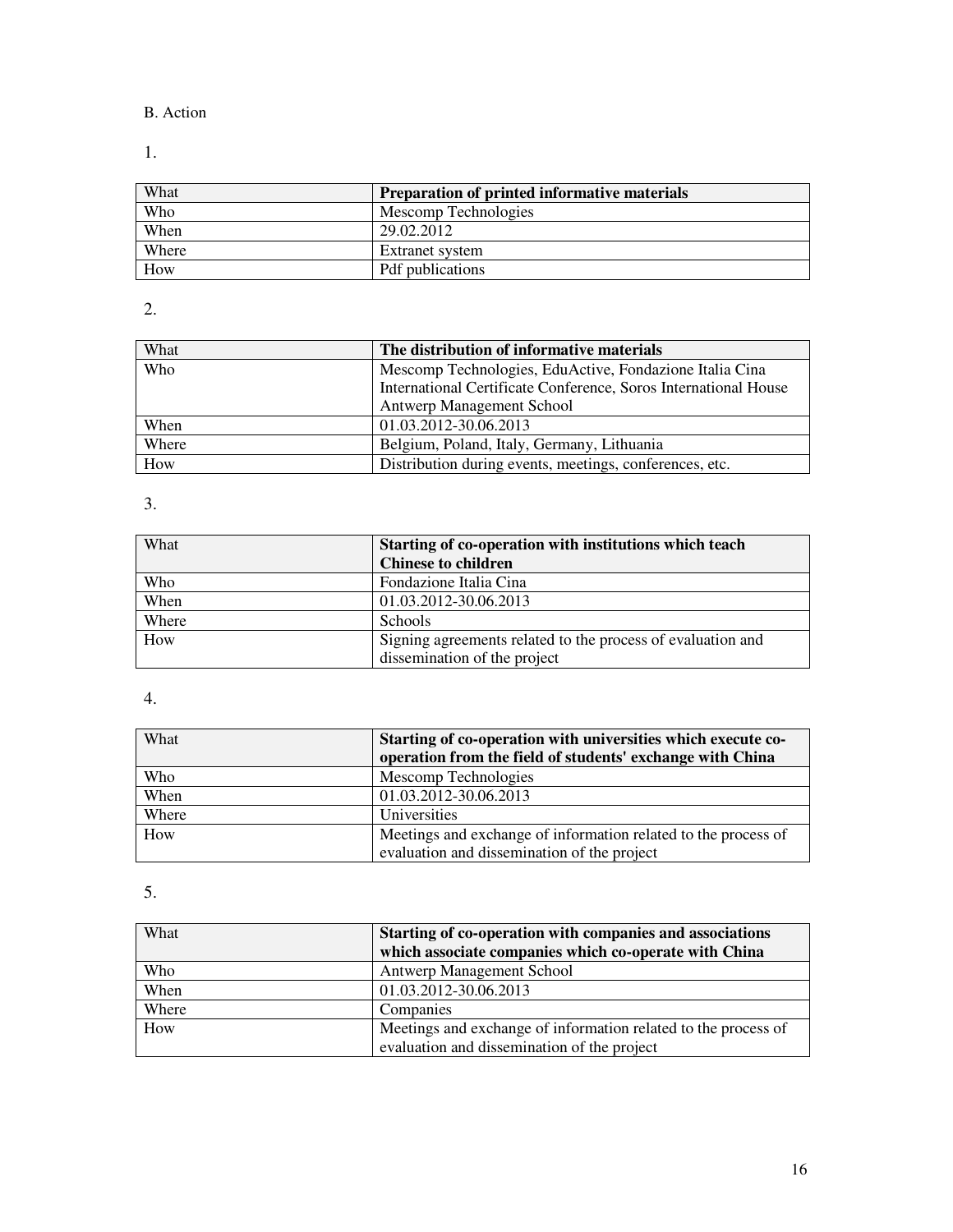| What  | Starting of co-operation with tourist companies, which<br>organize trips to China |  |
|-------|-----------------------------------------------------------------------------------|--|
| Who   | EduActive                                                                         |  |
| When  | 01.03.2012-30.06.2013                                                             |  |
| Where | Travel agencies                                                                   |  |
| How   | Meetings and exchange of information related to the process of                    |  |
|       | evaluation and dissemination of the project                                       |  |

| What  | Starting of co-operation with educational institutions<br>preoccupied with the promotion and teaching of Chinese |  |
|-------|------------------------------------------------------------------------------------------------------------------|--|
|       | language in Europe                                                                                               |  |
| Who   | <b>International Certificate Conference</b>                                                                      |  |
| When  | 01.03.2012-30.06.2013                                                                                            |  |
| Where | Institution related to the education of Chinese                                                                  |  |
| How   | Meetings and exchange of information related to the process of                                                   |  |
|       | evaluation and dissemination of the project                                                                      |  |

8.

| What  | Starting of co-operation with institutions pre-occupied with   |  |
|-------|----------------------------------------------------------------|--|
|       | the promotion of the Chinese culture in Europe                 |  |
| Who   | Soros International House                                      |  |
| When  | 01.03.2012-30.06.2013                                          |  |
| Where | Institution related to Chinese culture                         |  |
| How   | Meetings and exchange of information related to the process of |  |
|       | evaluation and dissemination of the project                    |  |

# **5.4.2. Printed informative materials**

| Deliverable number          | D <sub>2</sub> WP <sub>5</sub>                                      |  |
|-----------------------------|---------------------------------------------------------------------|--|
| Title                       | <b>Printed informative materials</b>                                |  |
| Type of outcome / product / | Paper publications                                                  |  |
| results                     |                                                                     |  |
| Delivery Date               | 29.02.2012                                                          |  |
| Dissemination level         | Public                                                              |  |
| Nature                      | Service/Product                                                     |  |
| Language Version(s)         | EN, BE, DE, IT, LT PL                                               |  |
| Target language(s)          |                                                                     |  |
| Description                 | During the execution of the project various printed informative     |  |
|                             | materials are to be prepared (posters, leaflets, cases etc.), which |  |
|                             | shall be distributed during various meetings with the               |  |
|                             | representatives of institutions, students as well as other final    |  |
|                             | project users. The materials shall also present the basic           |  |
|                             | information about all of the products, as well as the basic         |  |
|                             | didactic materials.                                                 |  |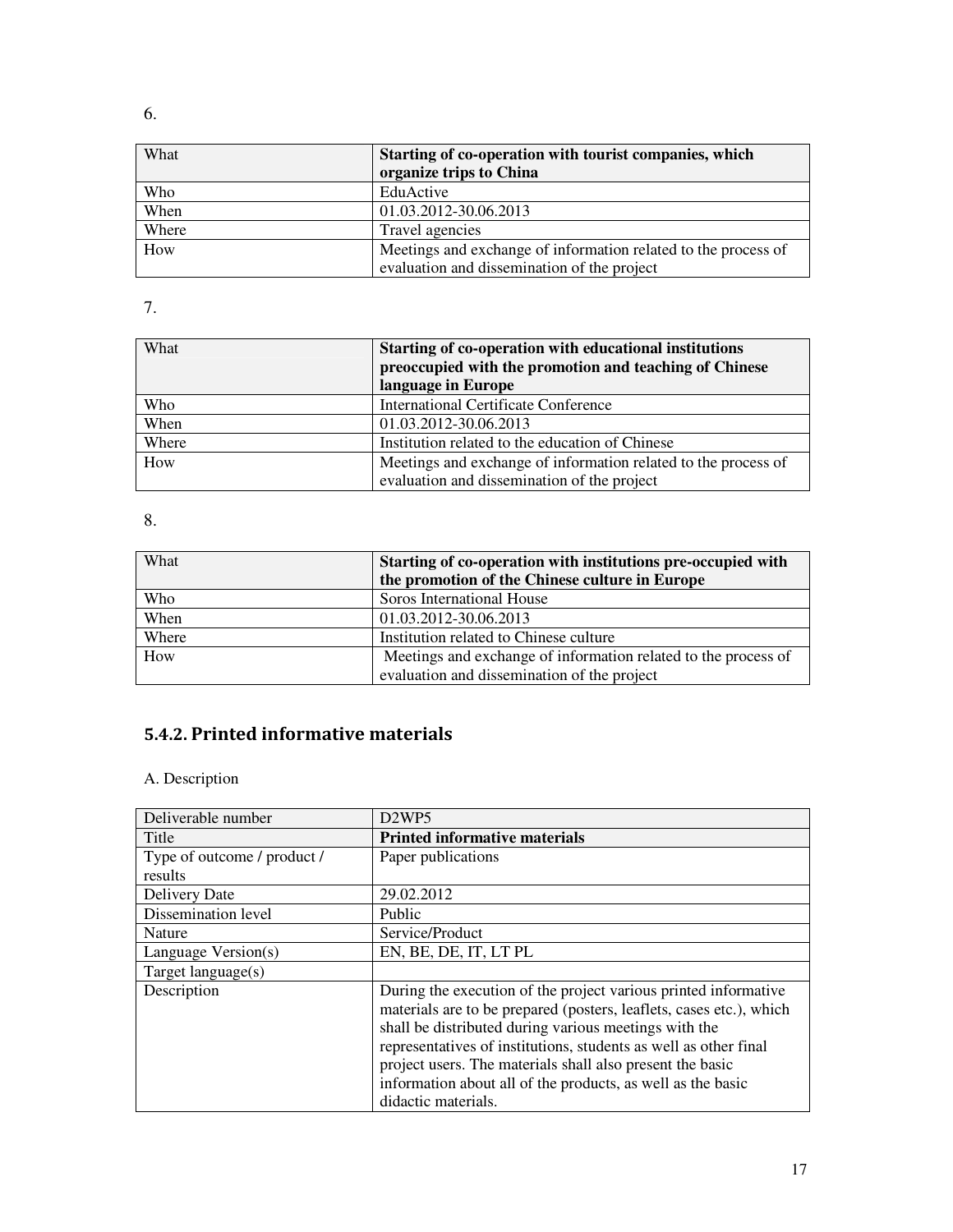#### B. Action

1.

| What  | The preparation of the informative materials |  |
|-------|----------------------------------------------|--|
| Who   | Mescomp Technologies                         |  |
| When  | 31.01.2012                                   |  |
| Where | Extranet system                              |  |
| How   | Preparation of the content and layout        |  |

2.

| What       | Printing informatyce materials                                  |  |
|------------|-----------------------------------------------------------------|--|
| <b>Who</b> | Mescomp Technologies, EduActive, Fondazione Italia Cina         |  |
|            | International Certificate Conference, Soros International House |  |
|            | University of Antwerp Management School                         |  |
| When       | 29.02.2012-30.06.2013                                           |  |
| Where      | Each partner prints his/her material in his/her country         |  |
| How        | Subcontracting to professional company                          |  |

### **5.4.3. The conference**

| Deliverable number          | D3WP5                                                              |  |
|-----------------------------|--------------------------------------------------------------------|--|
| Title                       | The conference                                                     |  |
| Type of outcome / product / | Event                                                              |  |
| results                     |                                                                    |  |
| Delivery Date               | June 2013                                                          |  |
| Dissemination level         | Public                                                             |  |
| Nature                      | Service/Product                                                    |  |
| Language Version(s)         | [EN]                                                               |  |
| Target language(s)          |                                                                    |  |
| Description                 | During the final phase of the project, international conference: " |  |
|                             | China. Language - Culture -Business" will be organized. The        |  |
|                             | conference shall be organized by one of the project partners       |  |
|                             | (determined during the partnership meetings). The aim of the       |  |
|                             | conference is to determinate few factors connected to the co-      |  |
|                             | operation between the EU and China (trade exchange, scientific     |  |
|                             | co-operation, students' exchange, the European tourism in          |  |
|                             | $China$ + presentation of the project results.                     |  |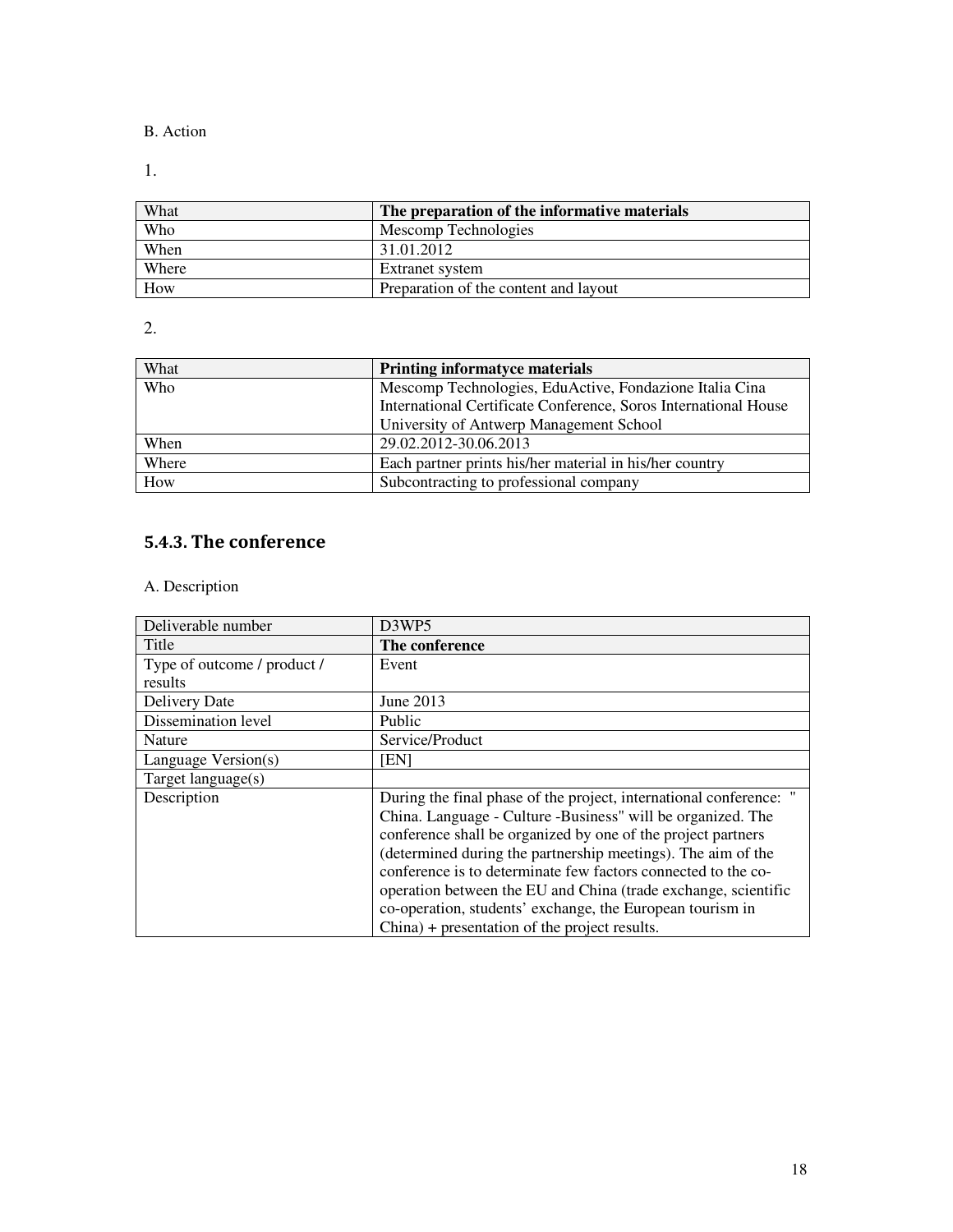# **5.4.4. Post-conference publications**

| Deliverable number          | D <sub>4</sub> WP <sub>5</sub>                                       |  |
|-----------------------------|----------------------------------------------------------------------|--|
| Title                       | <b>Post-conference publications</b>                                  |  |
| Type of outcome / product / | Paper publications, e-publications                                   |  |
| results                     |                                                                      |  |
| Delivery Date               | June 2013                                                            |  |
| Dissemination level         | Public                                                               |  |
| Nature                      | Service/Product                                                      |  |
| Language Version(s)         | ENI                                                                  |  |
| Target language(s)          |                                                                      |  |
| Description                 | The conference will be followed with the publication of a book,      |  |
|                             | which shall host the articles of individuals, which took part in the |  |
|                             | conference or other authors proposing interesting articles           |  |